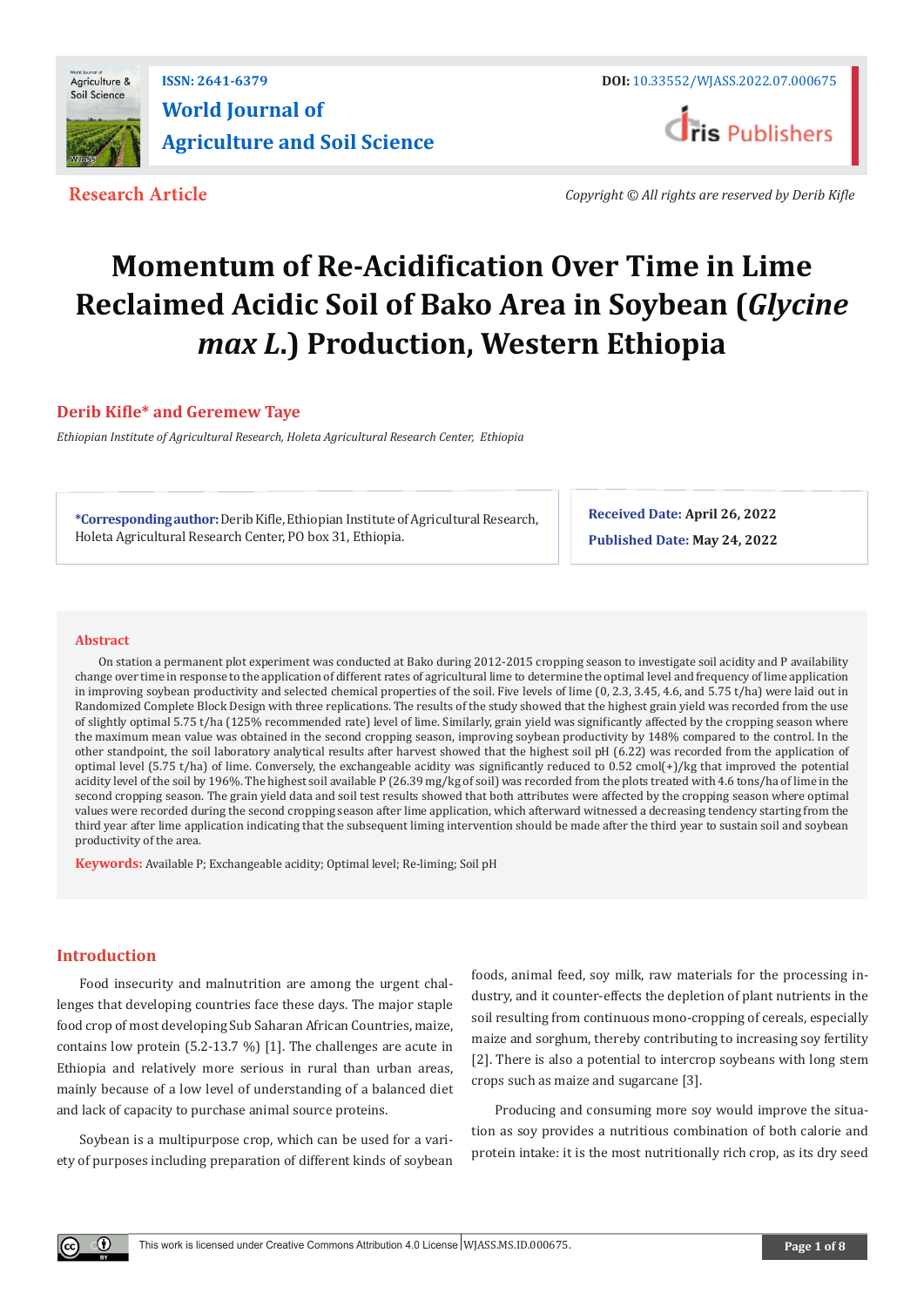contains the highest protein and oil content among grain legumes (40 to 42% protein) with a good balance of essential amino acids and has 18-20% oil on a dry seed weight basis. It is a cheap and rich source of protein for poor farmers, who have less access to animal source protein, because of their low purchasing capacity [4].

However, Soybean's productivity is low in Ethiopia with a national average yield of 1.998 tons/ha, which is below the global average 2.31ton/ha [5]. The low national yield could be attributed to various reasons, among which lack of improved varieties, improved agronomic practices, and acid soil infertility caused by leaching of exchangeable cations ( $Ca^{2+}$ ,  $Mg^{2+}$ , K<sup>+</sup>) and accumulation of high concentration of Al are the main factors that adversely affect the soybean production in the country [6]. In acid soils, the availability of phosphorus, microbial activity, and biological nitrogen fixation are reduced, which in turn affects soybean performance through reduced photosynthesis and early root development, leading to low yields [7,8].

Increased soil acidity causes solubilization of Al<sup>3+</sup>, which is the primary source of toxicity to plants at pH below 5.5, and deficiencies of P, Ca, Mg, N, K and micronutrients [9,10]. Among these constraints, toxicity and P deficiency are the most important ones, due to their ubiquitous existence and overwhelming impact on plant growth [9], which limits crop growth and development that adversely affects crop production. For crop production, soil acidity is a complex of numerous factors involving nutrient deficiencies and toxicity, low activity of beneficial microorganisms, and reduced plant root growth, which limits the absorption of nutrients and water  $[11]$ . However,  $Al^{3+}$  toxicity is one of the major limiting factors for soybean production on acid soils by inhibiting root cell division and elongation, thereby reducing water and nutrient uptake, poor nodulation or mycorrhizal infections [12], consequently leading to poor growth of soybean and its yields.

Such problematic soils require careful soil fertility management practices to enhance soybean production and productivity, most specifically the application of agricultural lime. Limes are materials containing carbonates, oxides, or hydroxides that are important to amend soil acidity to raise soil pH and neutralize toxic elements in the soil. Studies have shown that apart from reducing the acidity of the soil by counteracting the effects of excess H+ and  $Al^{3+}$  ions, liming also has several other benefits including its ability to reduce the toxicity effects of some micro elements by lowering their concentrations; increasing the availability of plant nutrients,

such as Ca, P, Mo, and Mg in the soil, and reducing the solubility and leaching of heavy metals [13].

The rate and frequency at which lime is applied depends on the initial pH value of the soil and lime quality, soil type, and soil drainage. One of the principal soil characteristics related to its type, which is responsible for determining the rate and frequency of liming, is cation exchange capacity (CEC). Soils with a high clay and organic matter content (greater reserve acidity) will require greater amounts of lime to neutralize acidity than a sandy soil lower in clay content and organic matter (lower reserve acidity) given that each soil has the same pH [13]. Soil pH declines faster in sandy (low CEC) soils than in soils with moderate to high clay content.

A soil that is poorly drained requires less frequent liming than a well-drained soil because of the reduced leaching of basic cations under poorly drained conditions [14]. Thus, the purpose of the present study was to observe the magnitude of lime effect on the yield of soybean and to investigate the soil acidity and P availability change over time in response to the application of different rates of agricultural lime.

#### **Materials and methods**

#### **Description of the study area**

The study was conducted in Bako Tibe District, West Shewa zone, Oromia regional state, Ethiopia. The District is situated at a distance of 250km West of Addis Ababa. Geographically, the study site is located at a latitude of 9° N and longitude of 37° E and a is found at an altitude of 1650 m above sea level (Figure 1). Agro-climatically, the location has been characterized as warm humid mid highlands with annual mean minimum and maximum air temperatures of 13.5 and 29.7 ° C, respectively. The area received average annual rainfall of 1425 mm (2012), 886 mm (2013), and 1431mm (2014) with maximum precipitation being received in the months of May to August, in which the monthly distributions of the rainfall were not similar through the cropping seasons. The soil of the experimental site was reddish-brown nitisol, which is strongly acidic in reaction with a pH range of 5.0-5.4 according to the rating by [15]. The area is a mixed farming zone based on rain fed and is characterized by low productivity, although it is one of the most important potential soybeans (*Glycine max L*.) growing belts in Ethiopia. The other major crops produced in the District are maize (*Zea mays L*.), finger millet (*Eleusine coronata*), common bean (*phoseolus vulgaris L.*) and tef (*Erograstis tef*).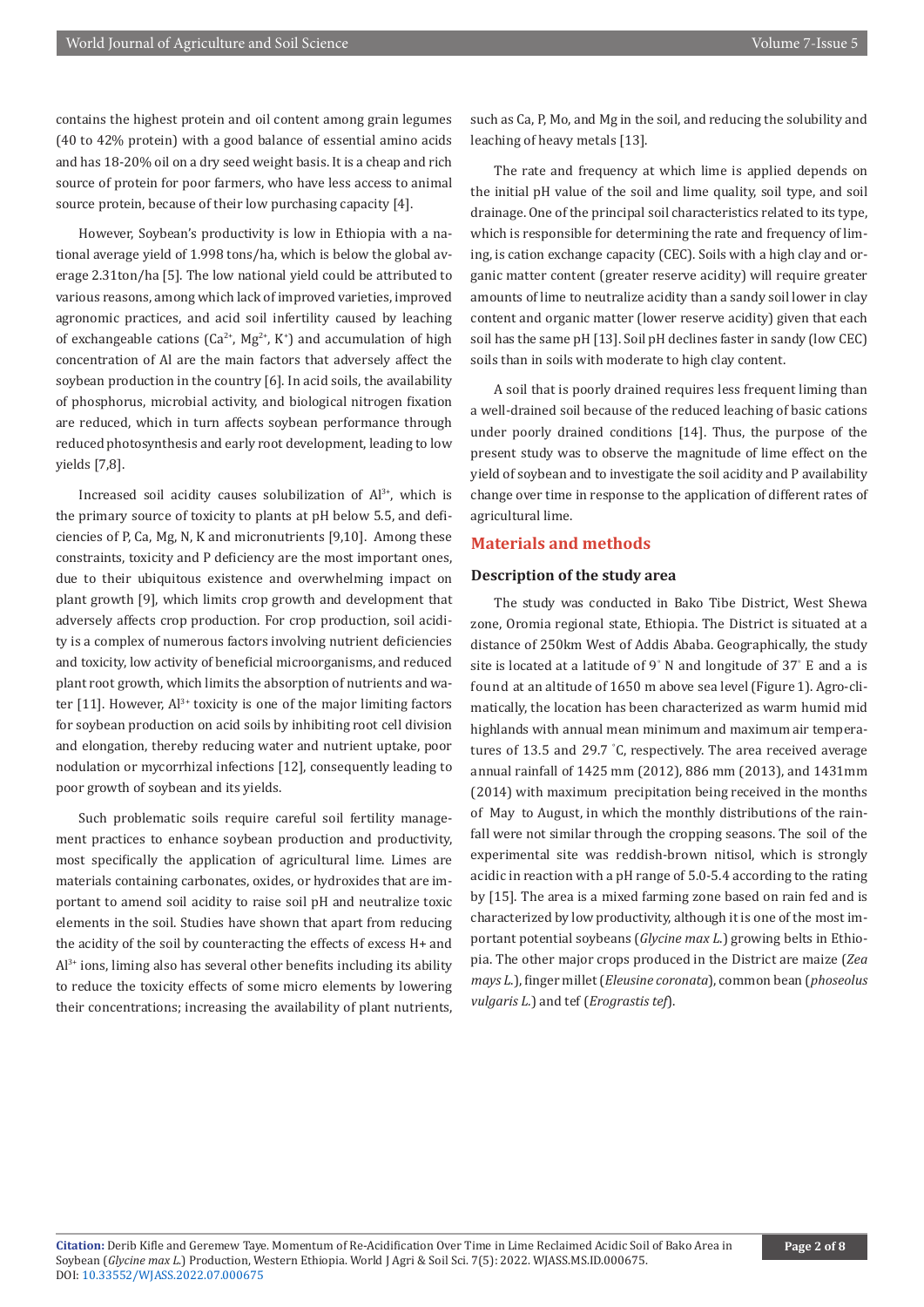

#### **Soil sampling and analysis**

Soil samples (0–20 cm) were collected from the whole experimental field before lime application and from every experimental unit after each harvesting season randomly in a zigzag pattern using an auger and core sampler. Soil samples were air-dried; gravel and non-decayed plant debris were removed and were ground to pass through a 2mm and 0.5 mm screens prior to analysis. Soil pH was determined potentiometrically using a pH meter with a combined glass electrode in a 1:2.5 soil to water supernatant suspension [16]. The base titration method, which involves saturation of the soil sample with 1M KCl solution and titrating with sodium hydroxide, was employed to determine the exchangeable acidity as described by [17]. Available soil phosphorus was extracted by the Bray II procedure [18] and determined calorimetrically by spectrophotometer.

#### **Lime rating and fertilization**

The amount of lime was determined based on the soil's exchangeable acidity ( $Al^{+3}$  plus  $H^{+1}$ ) and bulk density with in 0.20m depth of the soil. It was assumed that one mole of exchangeable acidity would be neutralized by an equivalent mole of  $\mathrm{CaCO}_{_3}$  [19] for liming acid mineral soils. Soil acidity ameliorant used in the experiment was calcite limestone of 95 CCE (Calcium Carbonate Equivalent) and fineness of 90 microns, while, the fertilizer source was TSP (Triple Super Phosphate). The recommended rates of lime and Pwere 4.6 t/ha and 46 kg/ha, respectively.

$$
LR = \frac{Ac*0.2\ m*10^4\ m^2*BD.(kg/m^3)*1000}{2000} \qquad Eq. \qquad 1
$$

Where: LR- Lime requirement (kg ha<sup>-1</sup>), Ac- Exchangeable acidity (cmol<sub>(-)</sub>/kg soil), 0.2- plough depth, BD- Bulk density.

#### **Experimental design and procedures**

The experiment comprised four levels of lime (0, 2.3, 3.45, 4.6, and 5.75 t/ha) which represented 0, 50%, 75%, 100% and 125% recommended amount of lime respectively, constituting a total of five treatments which was laid out in RCBD with three replications. The linear model for one-factor RCBD:

 $Y_{ij} = \mu + \tau_i + \beta_j + \varepsilon_{ij}$  where,  $Y_{ij}$  = the observation on the  $j_{th}$  block and the i<sub>th</sub> treatment;  $\mu$  = common mean effect;  $\tau_{\text{i}}$  = effect of treatment i;  $β<sub>j</sub>$  = effect of block j; and  $ε<sub>ij</sub>$  = experiment error for treatments i in block j.

Lime was surface applied and incorporated into the soil by hand 30 days before planting. The test crop was a soybean variety of 'Boneya' recommended for Western Oromia Agro ecological zone which was planted at intra-and inter-spacing of 40cm x 5 cm in plot area of 16m<sup>2</sup> after the P fertilizer had been applied per row and mixed with soil. Net plot area of 12.8m<sup>2</sup> was used for crop data collection at harvesting. Harvesting was done when 95% of the plants reached harvestable maturity. Seed yield was weighed and adjusted to 10% moisture content standard as recommended by Biru [20] according to the formula; Adjusted yield (g/plot) = Measured yield × (100 – sample moisture content/100 – standard moisture content).

#### **Data analysis**

Data were analyzed using SAS version 9.2 [21] computer software and were subjected to ANOVA to determine significant differences among factors and their interactions. Means were separated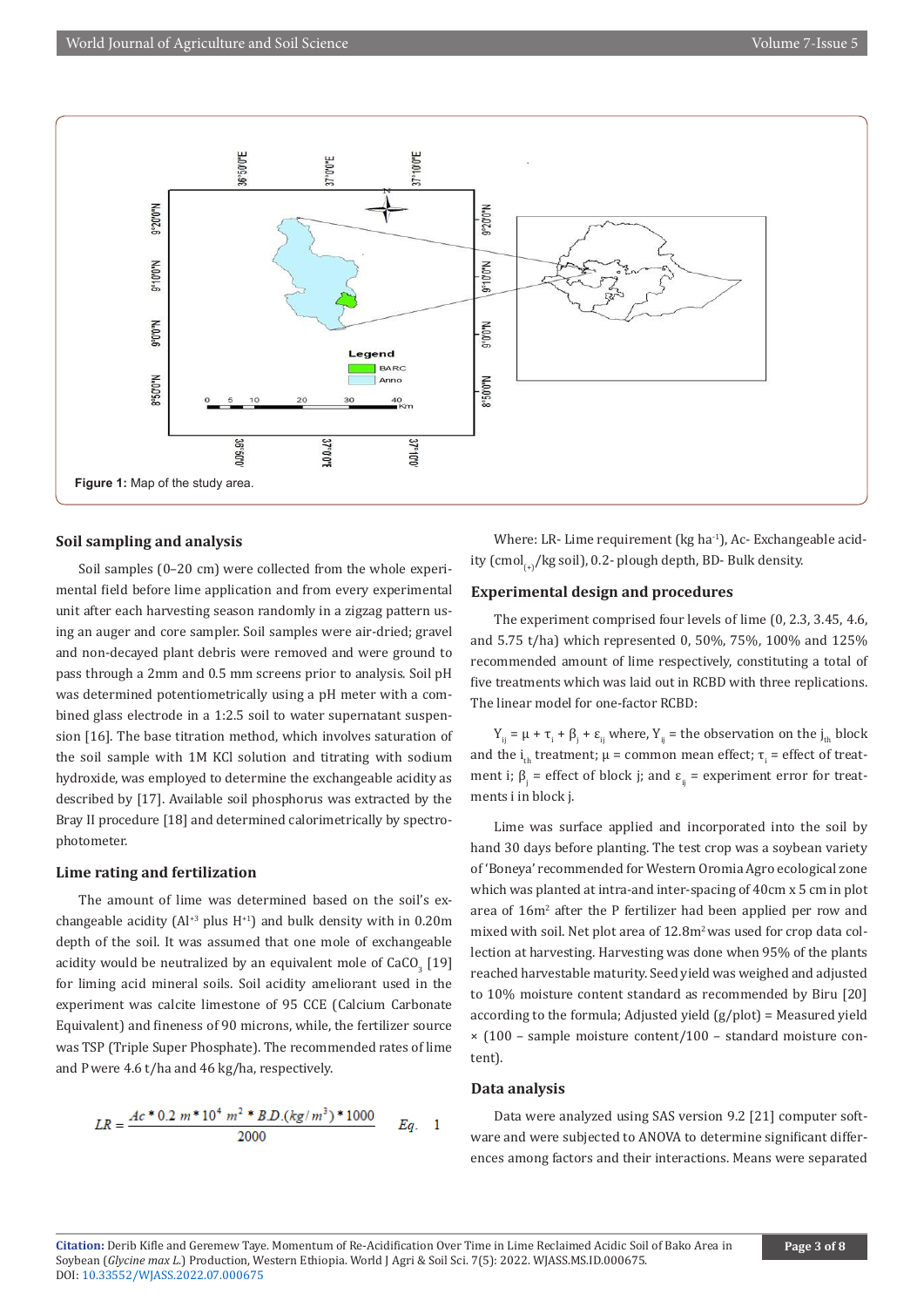using LSD test. For all analyzed parameters, P< 0.05 was interpreted as statistically significant.

#### **Results and Discussion**

**yield**

#### **Selected soil properties before sowing**

According to the laboratory analytical results, the soil of the

**Table 1:** Some physical and chemical properties of the soil of experimental site.

second production season after lime application was highly sig-

nificant compared to the third and fourth cropping year after lime application that showed a decreasing tendency of soybean yield over time after lime amendment. Treatment without lime produced significantly the lowest seed yield in each cropping season. This tendency of yield decrease beyond the application of lime might be attributed to the decline of lime reaction through time and the imbalance of P with other nutrients due to the altered nutrient availability to growing plants [23]. This result agrees with the finding of Getachew et al*.* [24] that describes the phenomenon of crop yield decline over years of liming may indicate re acidification of the soil, which necessitates re-liming of the soil.

study area was sandy clay loam in texture, very strongly acidic in reaction as rated by [22], and low in available P which is probably attributed to the high P fixing capacity of the soil in the area (Table1). Finally, the acidic nature of the soil which can be toxic to plants and hence can depress their growth and the lower proportion of P that can potentially affect crop performance signifies that the soil needs acidity adjustment to sustain crop production and productivity.





**Figure 2:** Grain yield is affected by the interaction of liming and cropping season. LR= lime rate (t/ha). Each point represents the mean of three replicated treatments and error bars indicate  $\pm$  SE

| <b>Ravie 1.</b> Opinio privation and chomical proportios of the soil of experimental site. |                                                                  |                    |
|--------------------------------------------------------------------------------------------|------------------------------------------------------------------|--------------------|
|                                                                                            | <b>Parameters</b>                                                | <b>Test Result</b> |
|                                                                                            | Sand $(\% )$                                                     | 45.28              |
|                                                                                            | Clay $(\%)$                                                      | 38.36              |
|                                                                                            | Silt $(\%)$                                                      | 16.36              |
|                                                                                            | <b>Textural Class</b>                                            | Sandy clay loam    |
|                                                                                            | Bulk density                                                     | 1.33               |
|                                                                                            | pH $H_2O(1:25)$                                                  | 5.05               |
|                                                                                            | Exchangeable acidity (cmol <sub><math>(+)</math></sub> /kg soil) | 2.29               |

Available phosphorus (ppm) 8.52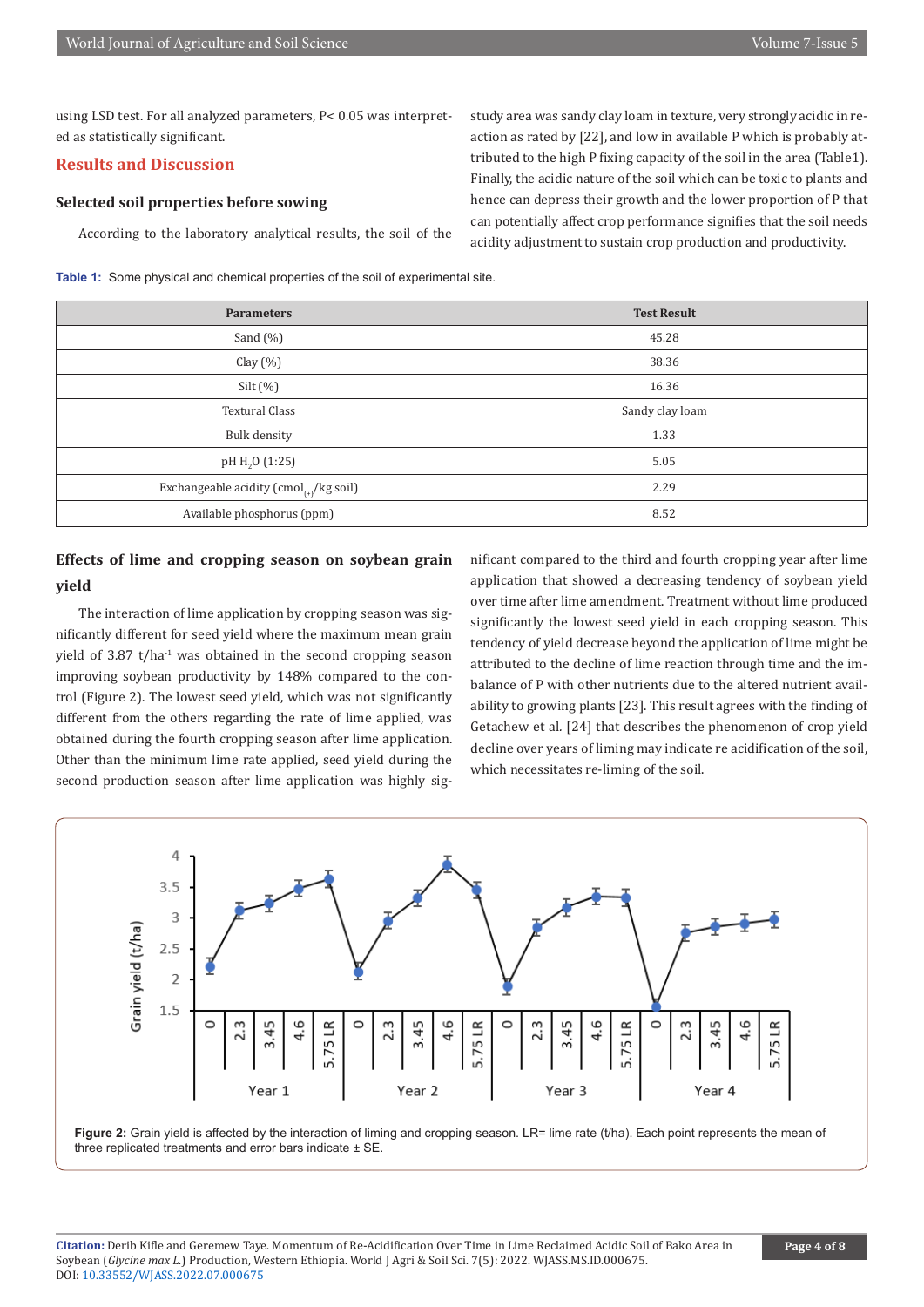### **Soil acidity indices and available P change over time in lime reclaimed soil**

**Soil pH:** The laboratory analytical results showed that all tested soil pH was affected by the cropping season in which the highest record for these properties was obtained during the second and third cropping season after lime application. Certainly, most of the records for this parameter showed sharp decreasing tendency after the third year of lime application. In all seasons, the application of lime alone recorded a higher value for most of the soil characteristics (Figure 3). This agrees with the observation of Alemayehu et al. [25] who remarked that the carry-over effect of conditioning acid soil with lime is better than its external fertilization in maintaining proper soil process and health in the long run. The lowest value of pH which was equivalent to the threshold record obtained from the minimum dose of lime (2.3 t/ha) during the fourth cropping season that explains how soil pH changes over time if soils are continuously cropped but not limed.



**Figure 3:** Soil pH is affected by the interaction of liming and cropping season. LR= lime rate (t/ha). Each point represents the mean of three replicated treatments and error bars indicate ± SE.

#### **Soil exchangeable acidity and aluminum**

Application of lime and its residual effect highly decreased the exchangeable acidity and exchangeable  $Al^{+3}$  as the level of applied lime rate increased (Figure 4). The present findings agree with Malhi et al. [26] who reported that application of lime at the rate of 2 t/ha significantly increased topsoil pH values from 4.6 to 6.0 while exchangeable acidity and Al<sup>+3</sup> had significantly reduced in the first 3 cropping seasons which indicated that lime application had significantly (P<0.05) decreased soil acidity sharply in the first year and thereafter slightly amplified over years.

On the whole, the liming treatments reduced the soil exchangeable acidity of the experimental field in all seasons (Figure 5) that reduced the initial value (2.29 cmol<sub>(+)</sub>/kg) by 54.7% at the minimum during the last (fourth) cropping season. This was substantiated by the observation of Athanase [14] that suggests that it is rarely necessary to lime acid soil more frequently than every 3 years. The experimental unit that received 5.75 t/ha of lime during the third second cropping season was most effective in reducing exchangeable acidity that recorded 0.42 cmol<sub>(+)</sub>/kg reducing value by 266% compared to the control.

#### **Soil available phosphorus**

The results of this study showed that amending acidic soil with lime resulted in a significant increase of available P (26.39 mg  $kg<sup>-1</sup>$ of soil) markedly at 2013 cropping season in which application of the recommended rate (4.6 t/ha) of lime increased the available P content of the soil by 190% over the control (Figure 5). The postharvest seasons of the second and third year in which application of the highest rate (5.75 t/ha) of lime increased the available P content of the soil by 156% over the control (Figure 5). The result of this study is in concomitance with the findings of Anetor & Akinrinde [27] who reported that the mean P concentration in limed soil sample is higher (20.85 ppm) than before liming (9.14 ppm), which clearly shows highly significant effects of soil acidity adjustment on P availability. The increment of the available P content of the soils with increasing lime rate may be attributed to increasing pH due to liming that could release the unavailable P which was previously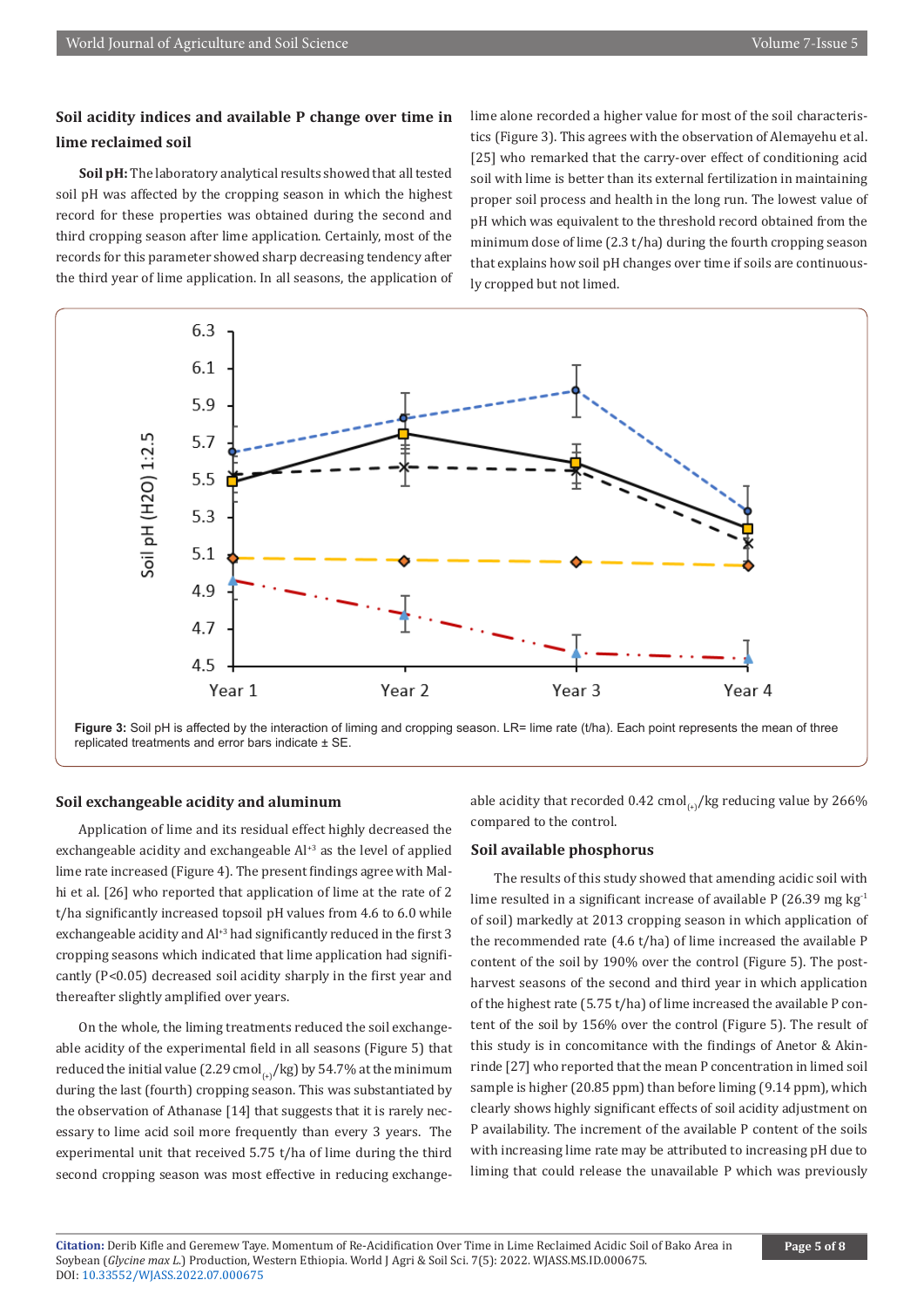fixed with Al and Fe at low soil pH conditions. Therefore, agricultural lime added to soil is a profitable soil additive and it hydrolyzes Al and Fe ions that precipitated with P, releasing the tied-up P into the

soil solution, consequently rendering the phosphate ion available for plant uptake.









Liming and thus raising the pH of acidic soil across different land use systems generally provide more favorable environments for microbial activities and possibly results in net mineralization of soil organic P [28]. In another perspective, the other reason for

the increase of soil P might be a result of the residual effects of the applied P fertilizer in every cropping season because of its low mobility in the soil. This follows the observation of Nekesa et al. [29] that asserted liming can have a P-sparing effect, which decreases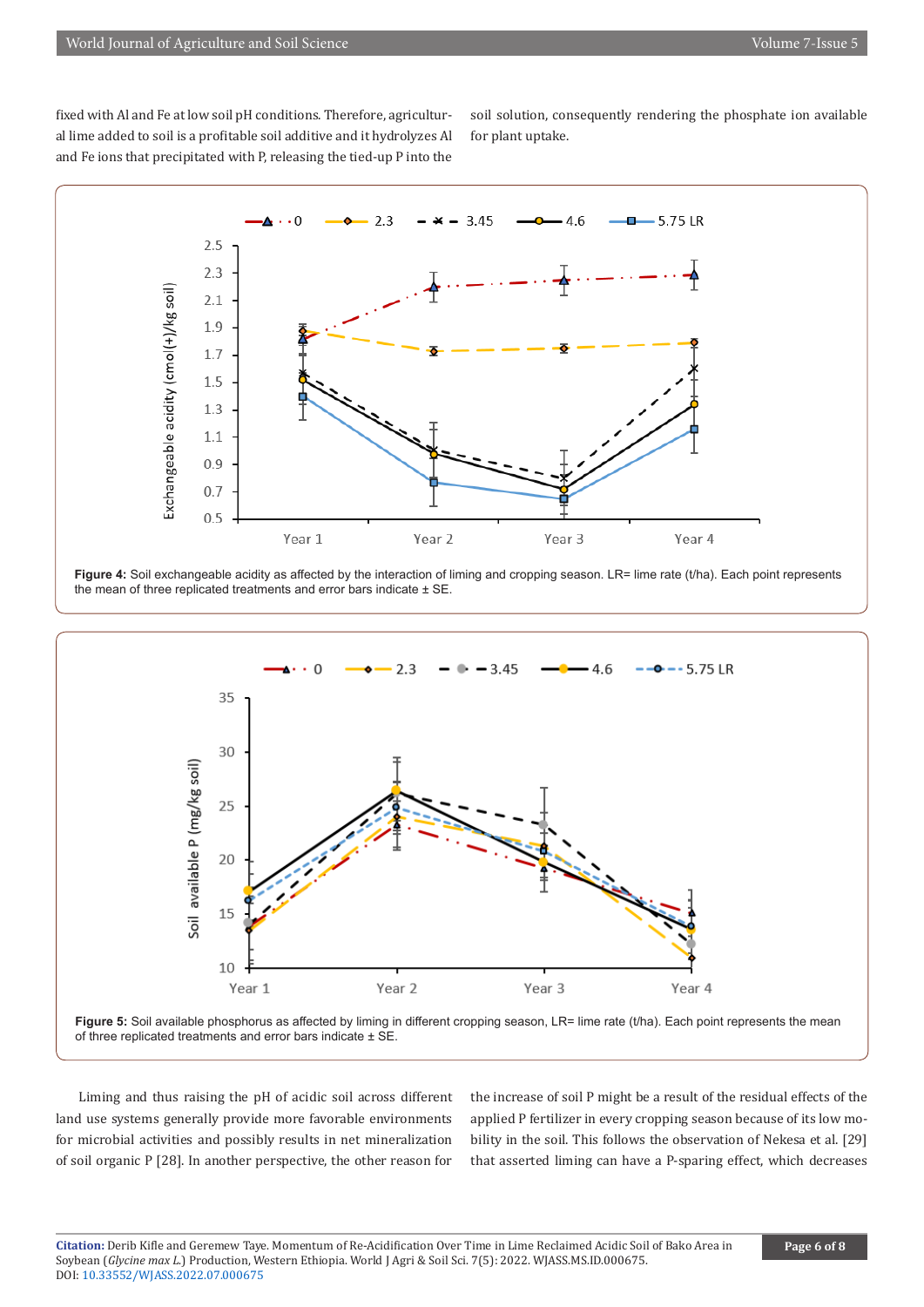the fixation of inorganic P by soil colloids and stimulates the uptake of P by plants. The strength of adsorption of phosphate onto soil surface is affected by pH and the effect depends on the predominant clay minerals and types of organic matter in soil.

Generally, P adsorption is the weakest at neutral pH and increases with increasing acidity where liming of acidic soils reduces the P sorption, thus increasing its availability. This fact is more emphasized in [24,30-32] reports also stated that liming increased soil pH and P availability, where the  $Ca^{2+}$  and  $Mg^{2+}$  in lime displace  $Al^{3+}$ ,  $Fe<sup>2+</sup>$  and  $H<sup>+</sup>$  ions from the soil sorption sites resulting in reduction of soil acidity and P fixation in soils that have been depleted. In general, for acid soils with a low initial pH, it can be expected that the extractable P increases after lime application [33-37].

#### **Conclusion**

In the final analysis, application of lime reduced soil acidity and increased available P, in which the higher dose of this soil conditioner increased and maintained longer residual effects on soil pH, exchangeable acidity, exchangeable  $Al^{3+}$  available P and grain yield than lower ones. The results of the current study showed that all measured soil properties and seed yield of soybean were affected by the cropping season in which the highest values for these variables were recorded during the second cropping season after lime application. Indeed, most of the records for these parameters showed a decreasing tendency in the third and fourth cropping season even though the soil acidity level didn't revert to its threshold level at the end. Thus, it can be inferred from the result of this study that the subsequent liming intervention should at least be made at every three years intervals of the first lime application period to keep soil acidity and soil nutrient level in check for sustainable soybean production in such acidic soil areas.

#### **Acknowledgment**

The authors would like to appreciate the committed personal participation of the staff members of the soil Fertility Improvement and Soil and Water Conservation team of Bako Agricultural Research Center in attending the experiment on the field, in data collection and monitoring the field work at the test site. The authors are also highly indebted to Oromia Agricultural Research Institute for providing financial support for the execution of the research.

#### **Conflict of Interest**

The authors had not declared any conflict of interests.

#### **Refrences**

- 1. Andy W, Abdullah T (2016) [Effect of Lime Application on Soil Properties](https://agrivita.ub.ac.id/index.php/agrivita/article/view/683)  [and soybean yield on tidal land. Indonesian Legumes and Tuber Crops](https://agrivita.ub.ac.id/index.php/agrivita/article/view/683)  [Research Institute, Ji. Raya Kendalpayak KM 8, Malang, East Java,](https://agrivita.ub.ac.id/index.php/agrivita/article/view/683)  [Indonesia.](https://agrivita.ub.ac.id/index.php/agrivita/article/view/683)
- 2. [Hailegiorgis Biramo Allaro \(2010\) Export performance of oilseeds and](http://article.sapub.org/10.5923.j.economics.20110101.01.html)  [its determinants in Ethiopia. Haramaya University, College of Agriculture](http://article.sapub.org/10.5923.j.economics.20110101.01.html)  [and Environmental Science, Department of Agricultural Economics.](http://article.sapub.org/10.5923.j.economics.20110101.01.html)
- 3. [Jagwe J, Owuor G \(2004\) Evaluating the marketing opportunities for](https://cgspace.cgiar.org/bitstream/handle/10568/96347/U04RepSpilsburyEvaluatingNothomNodev.pdf?sequence=1)  [soybean and its products in the East African countries of ASARECA:](https://cgspace.cgiar.org/bitstream/handle/10568/96347/U04RepSpilsburyEvaluatingNothomNodev.pdf?sequence=1)  [Kenya Report. International institute of Tropical Agriculture -FOODNET.](https://cgspace.cgiar.org/bitstream/handle/10568/96347/U04RepSpilsburyEvaluatingNothomNodev.pdf?sequence=1)
- 4. [Osho SM \(1995\) Soybean processing and utilization research at](https://www.iita.org/cropsnew/soybean-3/) [International Institute of Tropical Agriculture. Processing from](https://www.iita.org/cropsnew/soybean-3/) [SOYAFRICA'95: Johannesburg, South Africa, 4-5.](https://www.iita.org/cropsnew/soybean-3/)
- 5. CSA (Central Statistical Agency of Federal Democratic Republic of Ethiopia), 2000-2012. Annual report.
- 6. Workneh B (2013) Liming Effects on Yield and Yield Attributes of Nitrogen fertilizer and Bradyrhizobia Inoculated Soybean (Glycine max L.) Grown in Acidic Soil at Jimma, South Western Ethiopia. Journal of Biology, Agriculture and Healthcare 3(7): 139-143.
- 7. [Amba AA, Agbo EB, Voncir N, Oyawoye MO \(2011\) Effect of phosphorus](https://archive.org/details/EffectOfPhosphorusFertilizerOnSomeSoilChemicalPropertiesAndNitrogenc) [fertilizer on some soil chemical properties and nitrogen fixation of](https://archive.org/details/EffectOfPhosphorusFertilizerOnSomeSoilChemicalPropertiesAndNitrogenc) [legumes at Bauchi. Continental Journal of Agricultural Science 5\(1\): 39-](https://archive.org/details/EffectOfPhosphorusFertilizerOnSomeSoilChemicalPropertiesAndNitrogenc) [44.](https://archive.org/details/EffectOfPhosphorusFertilizerOnSomeSoilChemicalPropertiesAndNitrogenc)
- 8. [Kamara AY, Abaidoo R, Kwari J, Omoigui L \(2008\) Influence of](https://cgspace.cgiar.org/handle/10568/92218?show=full) [phosphorus application on growth and yield of soybean genotypes in](https://cgspace.cgiar.org/handle/10568/92218?show=full) [the tropical savannas of northeast Nigeria. Archives of Agronomy and](https://cgspace.cgiar.org/handle/10568/92218?show=full) [Soil Science 53\(5\): 539 -552.](https://cgspace.cgiar.org/handle/10568/92218?show=full)
- 9. [Kariuki K, H Zhang, L Schroder, J Edwards, M Payton, et al. \(2007\) Hard](https://acsess.onlinelibrary.wiley.com/doi/abs/10.2134/agronj2006.0128) [red winter wheat cultivar responses to a pH and aluminum concentration](https://acsess.onlinelibrary.wiley.com/doi/abs/10.2134/agronj2006.0128) [gradient. Agronomy journal 99: 88-98.](https://acsess.onlinelibrary.wiley.com/doi/abs/10.2134/agronj2006.0128)
- 10. [Mesfin A \(2007\) Nature and management of acid soils in Ethiopia. Addis](https://www.semanticscholar.org/paper/NATURE-AND-MANAGEMENT-OF-ACID-SOILS-IN-ETHIOPIA-Abebe/9ae40ed218dbbc96f583522169e4b7dc9526f855) [Ababa, Ethiopia. 99 p.](https://www.semanticscholar.org/paper/NATURE-AND-MANAGEMENT-OF-ACID-SOILS-IN-ETHIOPIA-Abebe/9ae40ed218dbbc96f583522169e4b7dc9526f855)
- 11. [Fageria K, C Baligar \(2008\) Ameliorating soil acidity of tropical Oxisols](https://pubag.nal.usda.gov/catalog/3565545) [by liming for sustainable crop production. Advances in agronomy 99:](https://pubag.nal.usda.gov/catalog/3565545) [345-399.](https://pubag.nal.usda.gov/catalog/3565545)
- 12. [Delhaize E, D Gruber, R Ryan \(2007\) The roles of organic anion](https://pubmed.ncbi.nlm.nih.gov/17418140/) [permeases in aluminium resistance and mineral nutrition. Febs Letters](https://pubmed.ncbi.nlm.nih.gov/17418140/) [581: 2255-2262.](https://pubmed.ncbi.nlm.nih.gov/17418140/)
- 13. [Wijnands J, Biersteker EN \(2009\) Oil Seeds Business Opportunities](https://www.fao.org/sustainable-food-value-chains/library/details/en/c/246722/) [Ethiopi. Food outlook.](https://www.fao.org/sustainable-food-value-chains/library/details/en/c/246722/)
- 14. [Athanase NV, Ruganzu J, Mugwe N, Rusanganwa AC \(2013\) Effects of](https://www.hindawi.com/journals/isrn/2013/707569/) [Unburned Lime on Soil pH and Base Cations in Acidic Soil. Department](https://www.hindawi.com/journals/isrn/2013/707569/) [of Natural Resource Management, Rwanda Agriculture Board \(RAB\).](https://www.hindawi.com/journals/isrn/2013/707569/)
- 15. [Jones JB \(2003\) Agronomic Hand-book: Management of Crops Soils and](https://www.amazon.in/Agronomic-Handbook-Management-Crops-Fertility/dp/0849308976) [Their Fertility. Press LLC, Boca Raton, Florida, USA. 482p.](https://www.amazon.in/Agronomic-Handbook-Management-Crops-Fertility/dp/0849308976)
- 16. Van Reeuwijk LP (1992) Procedures for Soil Analysis. 3rd Edition. International Soil Reference and Information Centre Wageningen (ISRIC). The Netherlands. P.O. Box 353.
- 17. [Rowell D \(1994\) Soil Science: Method and Applications. Addison, Wesley,](https://onlinelibrary.wiley.com/doi/abs/10.1002/jsfa.2740660423) [England: Longman Scientific and Technical, Longman Group UK Limited.](https://onlinelibrary.wiley.com/doi/abs/10.1002/jsfa.2740660423)
- 18. [Bray RH, Kurtz, LT \(1945\) Determination of Total Organic and Available](https://journals.lww.com/soilsci/Citation/1945/01000/Determination_of_Total,_Organic,_and_Available.6.aspx) [Phosphorus in soils. Soil Science 59: 39-45](https://journals.lww.com/soilsci/Citation/1945/01000/Determination_of_Total,_Organic,_and_Available.6.aspx).
- 19. [Kamprath EJ \(1984\) Crop Response to lime in the tropics. In: Adams, F.](https://acsess.onlinelibrary.wiley.com/doi/abs/10.2134/agronmonogr12.2ed.c9) [\(eds.\) Soil Acidity and Liming. Agronomy Madison, Wisconsin USA 12:](https://acsess.onlinelibrary.wiley.com/doi/abs/10.2134/agronmonogr12.2ed.c9) [349-368.](https://acsess.onlinelibrary.wiley.com/doi/abs/10.2134/agronmonogr12.2ed.c9)
- 20. Biru A (1979) Ababa, Agricultural Field Experiment Management manual. Part III, IAR (Institute of Agricultural research), Addis Ethiopia.
- 21. [SAS Institute \(2004\) SAS user's guide. Release in version 9.2 ed. SAS](https://datajobs.com/data-science-repo/SAS-Stat-Guide-%5bSAS-Institute%5d.pdf) [Inst., Cary, NC. USA.](https://datajobs.com/data-science-repo/SAS-Stat-Guide-%5bSAS-Institute%5d.pdf)
- 22. Foth HD, Ellis BG (1997) Soil Fertility, second ed. Lewis Publishers.
- 23. Gascho GJ, Parker MB (2001) Long-term liming effects on coastal plain soils and crops. Agronomy Journal. 93(6): 1305-1315.
- 24. [Derib K, Bobe B, Getachew B \(2017\) Nodulation and Grain Yield of](https://www.semanticscholar.org/paper/Nodulation-and-Grain-Yield-of-Soybean-and-Selected-Kifle/a85162f5822bb3fa930c57d058c67ab9a6b59bbb) [Soybean and Selected Chemical Properties of the Soil as Affected by](https://www.semanticscholar.org/paper/Nodulation-and-Grain-Yield-of-Soybean-and-Selected-Kifle/a85162f5822bb3fa930c57d058c67ab9a6b59bbb) [Liming at Bako Area Western Ethiopia. Journal of Natural Sciences](https://www.semanticscholar.org/paper/Nodulation-and-Grain-Yield-of-Soybean-and-Selected-Kifle/a85162f5822bb3fa930c57d058c67ab9a6b59bbb) [Research 1\(7\): 11.](https://www.semanticscholar.org/paper/Nodulation-and-Grain-Yield-of-Soybean-and-Selected-Kifle/a85162f5822bb3fa930c57d058c67ab9a6b59bbb)
- 25. [Alemayehu K, Sheleme B, Schoenau J \(2017\) Fractionation and](https://chembioagro.springeropen.com/articles/10.1186/s40538-017-0105-9) [availability of phosphorus in acid soils of Hagereselam, under different](https://chembioagro.springeropen.com/articles/10.1186/s40538-017-0105-9) [rates of lime. Southern Ethiopia. Agric 4: 21](https://chembioagro.springeropen.com/articles/10.1186/s40538-017-0105-9).